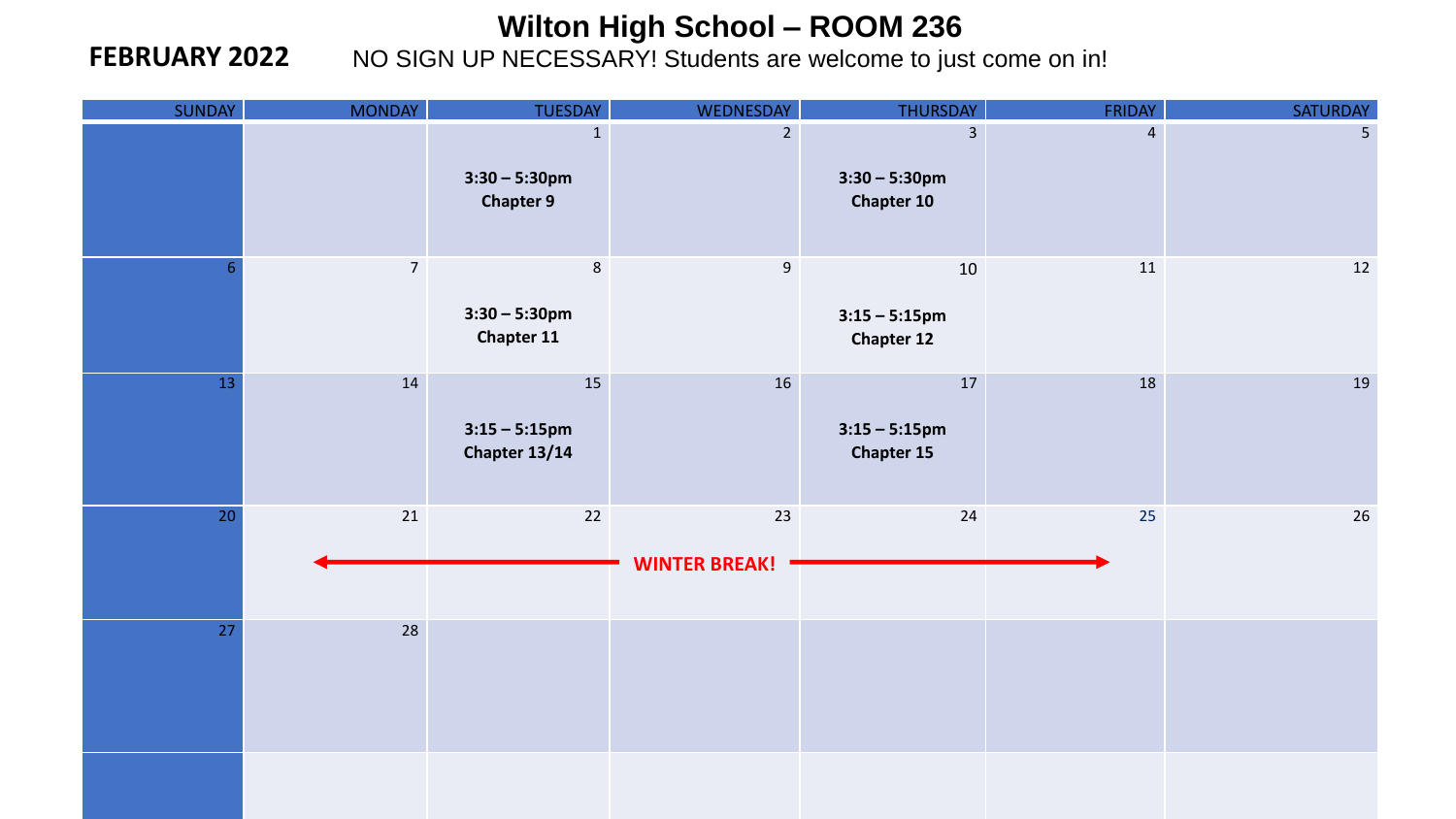#### **MARCH 2022**

| SUNDAY         | <b>MONDAY</b>                                                  | <b>TUESDAY</b>                                       | <b>WEDNESDAY</b> | THURSDAY                                               | <b>FRIDAY</b>  | SATURDAY       |
|----------------|----------------------------------------------------------------|------------------------------------------------------|------------------|--------------------------------------------------------|----------------|----------------|
|                |                                                                | $\mathbf{1}$<br>$3:15 - 5:15$ pm<br><b>Chapter 1</b> | 2 <sup>1</sup>   | $\overline{3}$<br>$3:15 - 5:15$ pm<br><b>Chapter 2</b> | $\overline{4}$ | 5 <sub>1</sub> |
| 6 <sup>1</sup> | $\overline{7}$<br>$6:30$ pm – $8:30$ pm<br><b>PARENT CLASS</b> | 8<br>$3:15 - 5:15$ pm<br><b>Chapter 3</b>            | $\boldsymbol{9}$ | 10<br>$3:15 - 5:15$ pm<br><b>Chapter 4</b>             | 11             | 12             |
| 13             | 14                                                             | 15<br>$3:15 - 5:15$ pm<br><b>Chapter 5</b>           | 16               | 17<br>$3:15 - 5:15$ pm<br><b>Chapter 6</b>             | 18             | 19             |
| 20             | 21                                                             | 22<br>$3:15 - 5:15$ pm<br><b>Chapter 7</b>           | 23               | 24<br>$3:15 - 5:15$ pm<br><b>Chapter 8</b>             | 25             | 26             |
| 27             | 28                                                             | 29<br>$3:15 - 5:15$ pm<br><b>Chapter 9</b>           | 30 <sup>°</sup>  | 31<br>$3:15 - 5:15$ pm<br><b>Chapter 10</b>            |                |                |
|                |                                                                |                                                      |                  |                                                        |                |                |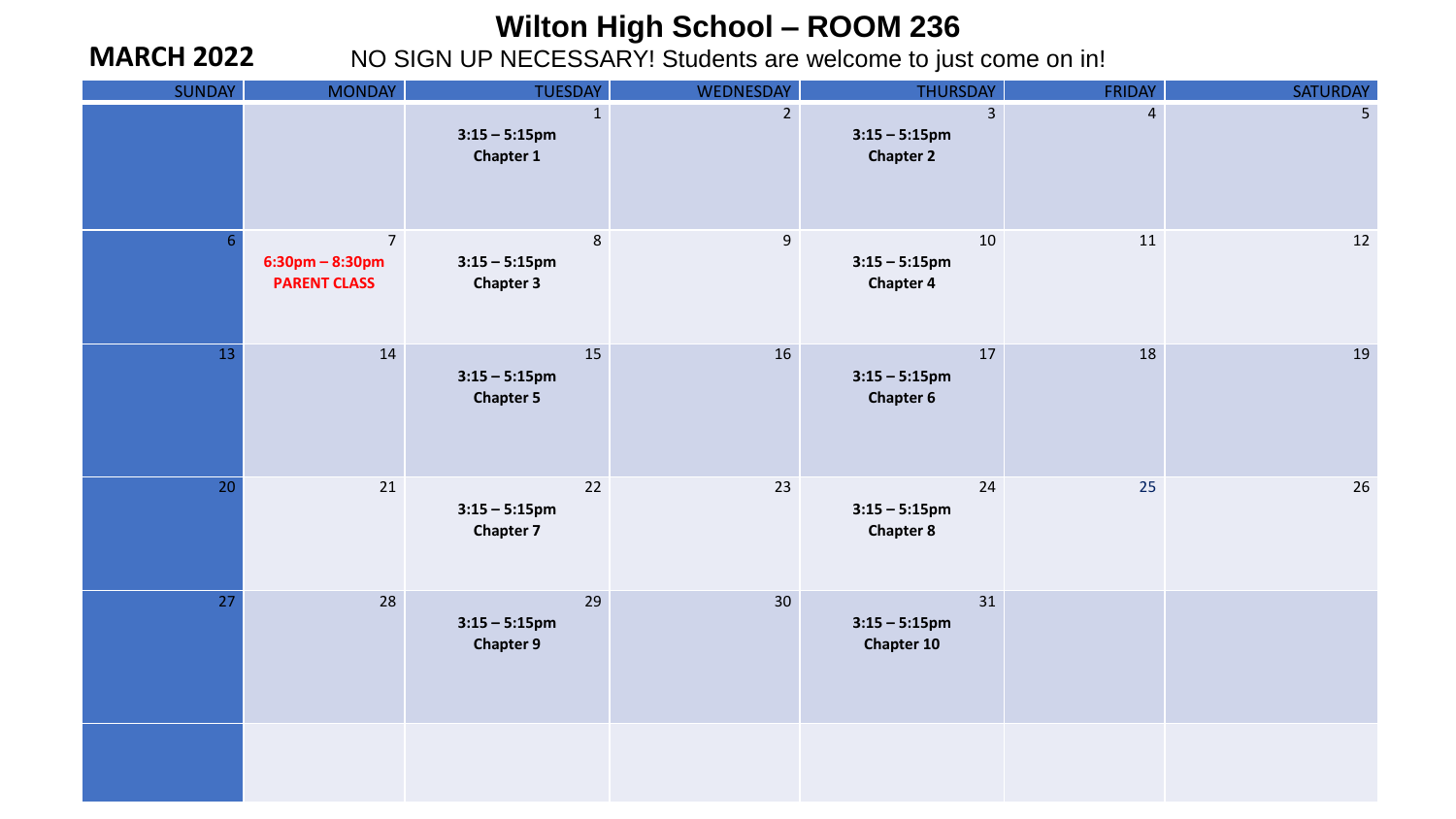**APRIL 2022**

| SUNDAY         | <b>MONDAY</b>  | TUESDAY                                    | WEDNESDAY                 | THURSDAY                                                | <b>FRIDAY</b> | SATURDAY       |
|----------------|----------------|--------------------------------------------|---------------------------|---------------------------------------------------------|---------------|----------------|
|                |                |                                            |                           |                                                         | $\mathbf{1}$  | $\overline{2}$ |
| $\overline{3}$ | $\overline{4}$ | 5<br>$3:15 - 5:15$ pm<br>Chapter 11        | $\sqrt{6}$                | $\overline{7}$<br>$3:15 - 5:15$ pm<br><b>Chapter 12</b> | $\,8\,$       | $9\,$          |
| 10             | 11             | 12<br>$3:15 - 5:15$ pm<br>Chapter 13/14    | 13                        | 14<br>$3:15 - 5:15$ pm<br><b>Chapter 15</b>             | 15            | 16             |
| 17             | 18             | 19                                         | 20<br><b>SPING BREAK!</b> | 21                                                      | 22            | 23             |
| 24             | 25             | 26<br>$3:15 - 5:15$ pm<br><b>Chapter 1</b> | 27                        | 28<br>$3:15 - 5:15$ pm<br><b>Chapter 2</b>              | 29            | 30             |
|                |                |                                            |                           |                                                         |               |                |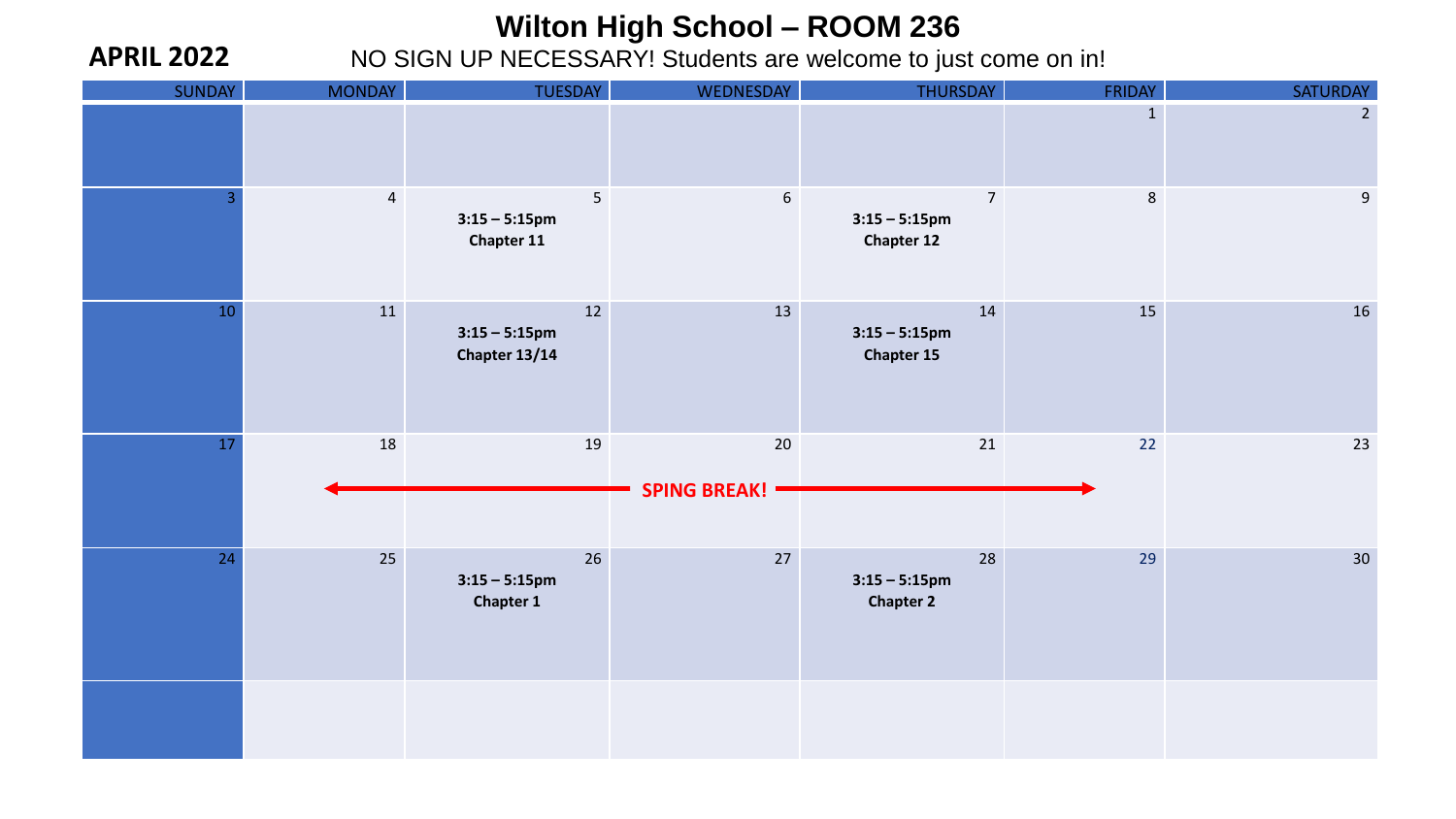**MAY 2022**

| <b>SUNDAY</b>   | <b>MONDAY</b>   | <b>TUESDAY</b>                                         | <b>WEDNESDAY</b> | THURSDAY                                   | <b>FRIDAY</b>  | SATURDAY       |
|-----------------|-----------------|--------------------------------------------------------|------------------|--------------------------------------------|----------------|----------------|
| $\mathbf{1}$    | $2^{\circ}$     | $\overline{3}$<br>$3:15 - 5:15$ pm<br><b>Chapter 3</b> | $\overline{4}$   | 5<br>$3:15 - 5:15$ pm<br><b>Chapter 4</b>  | $6\phantom{a}$ | 7 <sup>7</sup> |
| 8               | 9               | 10<br>$3:15 - 5:15$ pm<br><b>Chapter 5</b>             | 11               | 12<br>$3:15 - 5:15$ pm<br><b>Chapter 6</b> | 13             | 14             |
| 15              | 16              | 17<br>$3:15 - 5:15$ pm<br><b>Chapter 7</b>             | 18               | 19<br>$3:15 - 5:15$ pm<br><b>Chapter 8</b> | 20             | 21             |
| 22 <sub>2</sub> | 23              | 24<br>$3:15 - 5:15$ pm<br><b>Chapter 9</b>             | 25               | 26                                         | 27             | 28             |
| 29              | 30 <sup>°</sup> | 31                                                     |                  |                                            |                |                |
|                 |                 |                                                        |                  |                                            |                |                |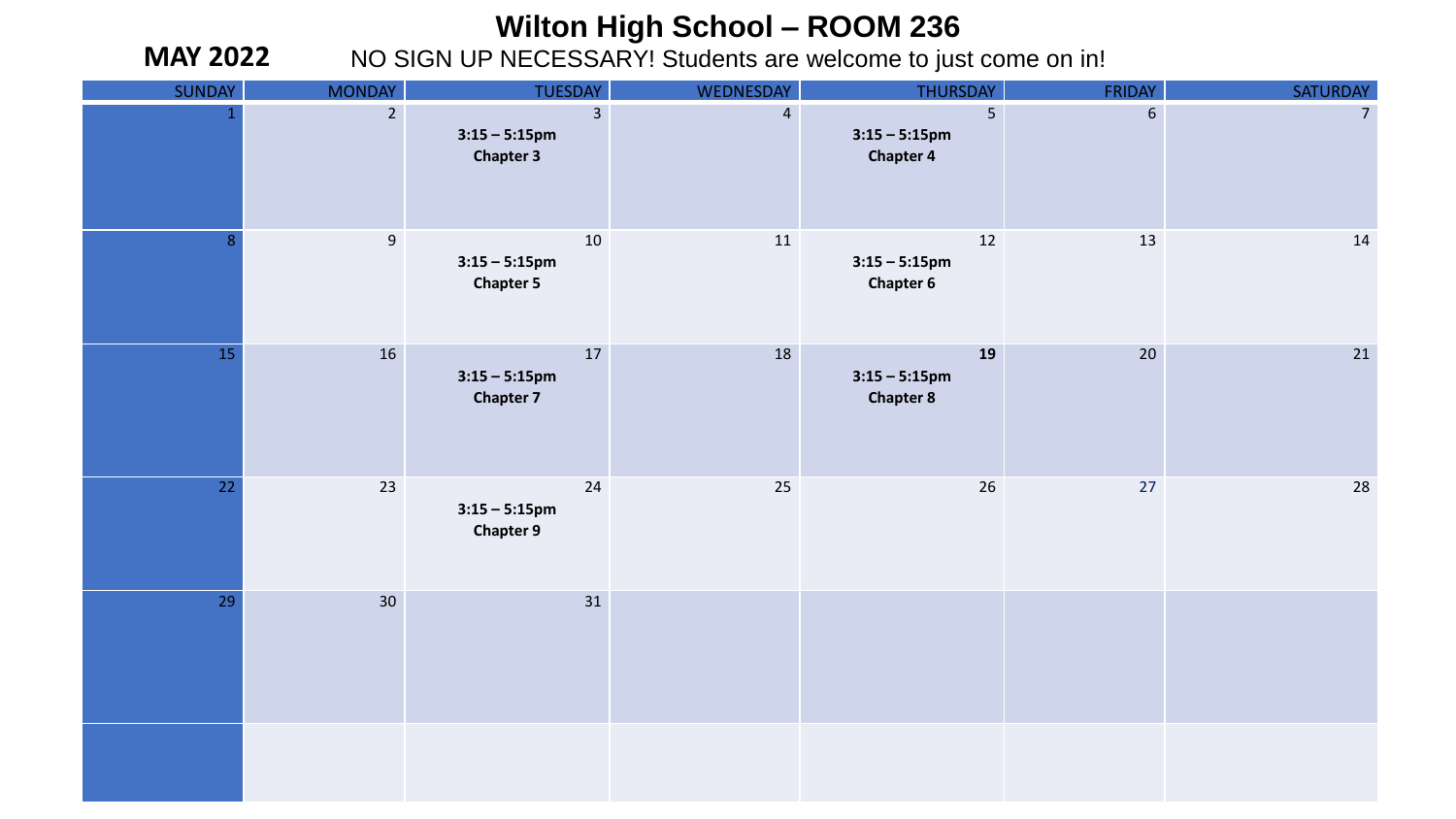NO SIGN UP NECESSARY! Students are welcome to just come on in!

**JUNE 2022**

| SUNDAY | <b>MONDAY</b> | TUESDAY                                                 | <b>WEDNESDAY</b> | <b>THURSDAY</b>                                           | <b>FRIDAY</b>  | SATURDAY       |
|--------|---------------|---------------------------------------------------------|------------------|-----------------------------------------------------------|----------------|----------------|
|        |               |                                                         | $\mathbf{1}$     | $\overline{2}$<br>$3:15 - 5:15$ pm<br><b>Chapter 10</b>   | $\overline{3}$ | $\overline{4}$ |
| 5      | $6\,$         | $\overline{7}$<br>$3:15 - 5:15$ pm<br><b>Chapter 11</b> | $\bf 8$          | $\boldsymbol{9}$<br>$3:15 - 5:15$ pm<br><b>Chapter 12</b> | $10\,$         | 11             |
| 12     | 13            | 14<br>$3:15 - 5:15$ pm<br>Chapter 13/14                 | 15               | 16<br>$3:15 - 5:15$ pm<br><b>Chapter 15</b>               | 17             | 18             |
| 19     | $20\,$        | 21                                                      | $22$             | 23                                                        | 24             | $25\,$         |
| 26     | 27            | 28                                                      | 29               | 30 <sup>°</sup>                                           |                |                |
|        |               |                                                         |                  |                                                           |                |                |